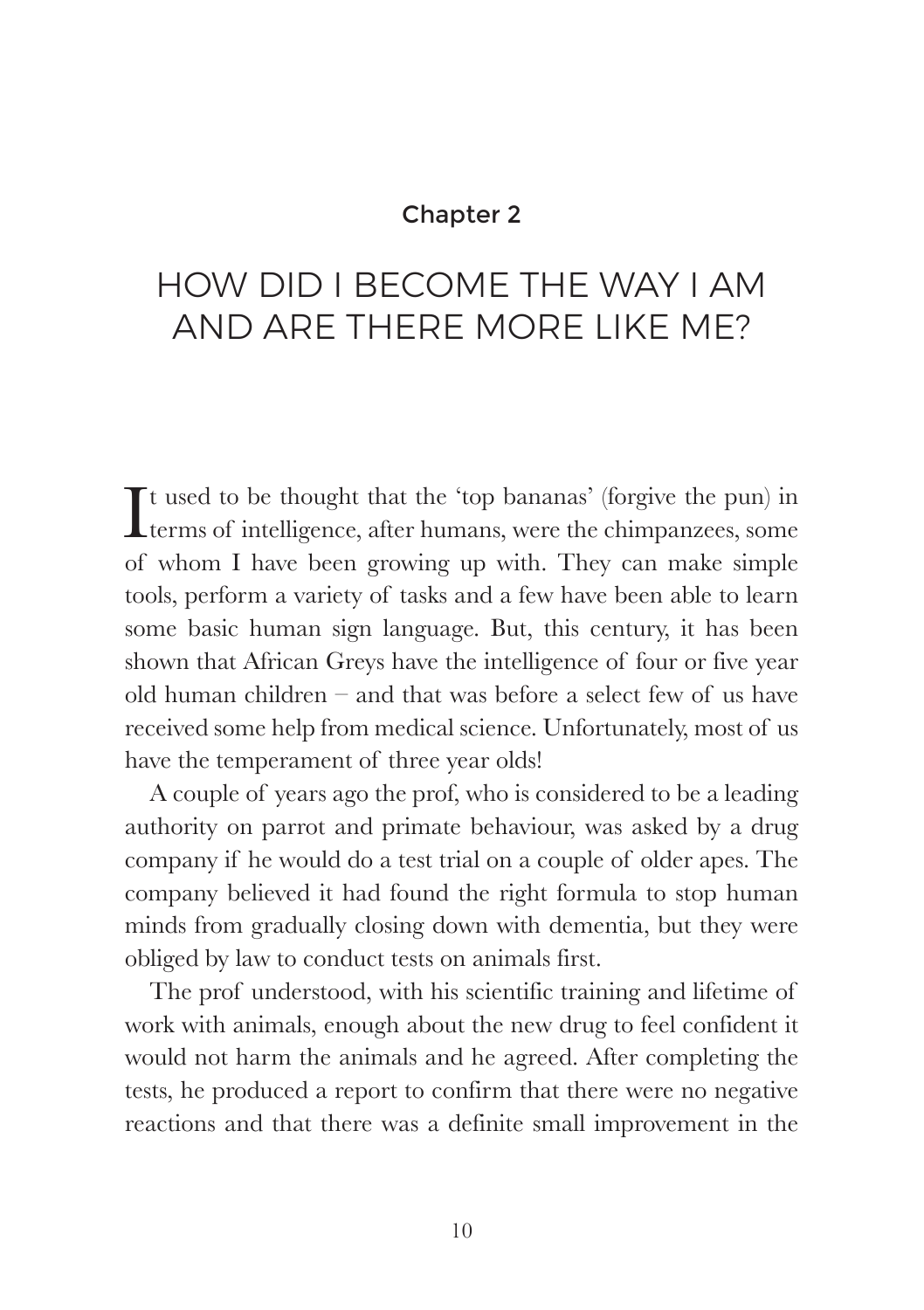reasoning ability of the test cases. This was quite true and it was exactly what the drugs company wanted to hear. They sent him a big cheque in return, which was much needed for the lab's finances.

What the prof did not tell the drug company was that, being a person who was used to thinking and experimenting 'outside the box', he had also tried out a tiny test on an older pair of African Grey parrots – and the results had been extraordinary. Drop dead extraordinary. Positively supernatural in fact.

The brains of Greys are only the size of walnuts but they are very dense. They are also 'wired' differently than those of primates (humans, monkeys, apes, lemurs, etc.). Just a couple of small doses of the drug produced a huge growth in intelligence, allowing birds which could already talk to hold normal conversations within a short period of time. It was way beyond anything that could have been expected in the prof 's wildest dreams.

Even without any artificial help, many African Greys have demonstrated that they are not just able to repeat words but to understand, quite often, how they are used. But the prof 's test birds, after a year, were able to form properly composed sentences and ask intelligent questions. He had to take them home to live with him because he couldn't risk word getting out about it. Within another year, the birds had vastly extended their vocabulary through listening to radio and TV programmes and through discussions with the prof.

The parrots' names are Winston and Clemmie (after the wartime British prime minister, Winston Churchill, and his wife Clementine). Their code names are BBB 1 and BBB 2.

The prof has bought them a voice assistant/listening device so that they can direct it as to what radio or TV programmes they wish to listen to or watch each day while he is at work. When he gets home, they discuss with him what they have been watching and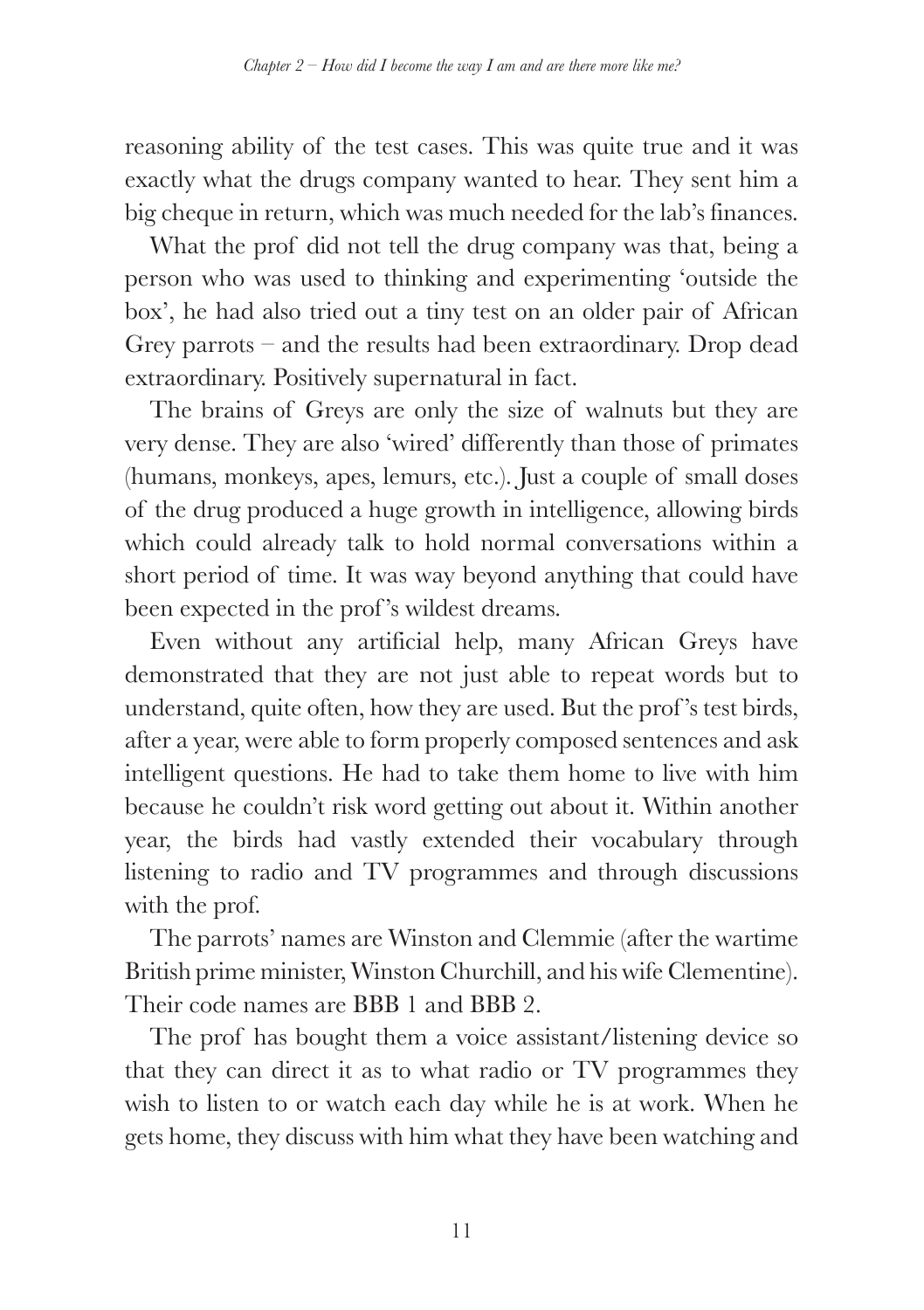listening to and ask him about his latest findings. In addition, they provide the useful role of reminding him where he has put things and prompting him with shopping lists and other mundane tasks that absent-minded professors are often not very good at dealing with, such as attending to the wheelie bins on certain days of the week.

Also, Clemmie – who has had several broods in her lifetime – tends to 'mother' the prof. If she has heard a not very favourable weather forecast, she will suggest he take a scarf and gloves on cold days or a more rain proof outer garment on wet ones. She tells him if he has got food in his beard and she reminds him to get a hair cut when his appearance becomes too unruly – and she always asks for a kiss before he leaves for work for the day. "Now, give me a kiss and promise me you will take proper care of yourself all day", she says, and he gives her a quick kiss on her beak.

And, both parrots, having spent much time watching and listening to cookery programmes, often suggest new recipes that the prof might like to try when cooking for himself and tell him what ingredients he needs to get in to make them. This means they also get to taste some of the resulting concoctions!

The prof, who is in his early 60s and widowed, has loved having these new companions to interact with at home, but he was only too well aware that he had created a major dilemma which he was going to have to deal with sooner rather than later.

One time, he ventured to ask Winston and Clemmie: "Are you happy being the way you are now or were you happier before I caused you to change?"

Winston gathered his (Triple B) thoughts together and spoke for both of them when he responded (very formally): "We now know what we did not know before. We were happy before because we were well treated, we had friends and family around us in the aviary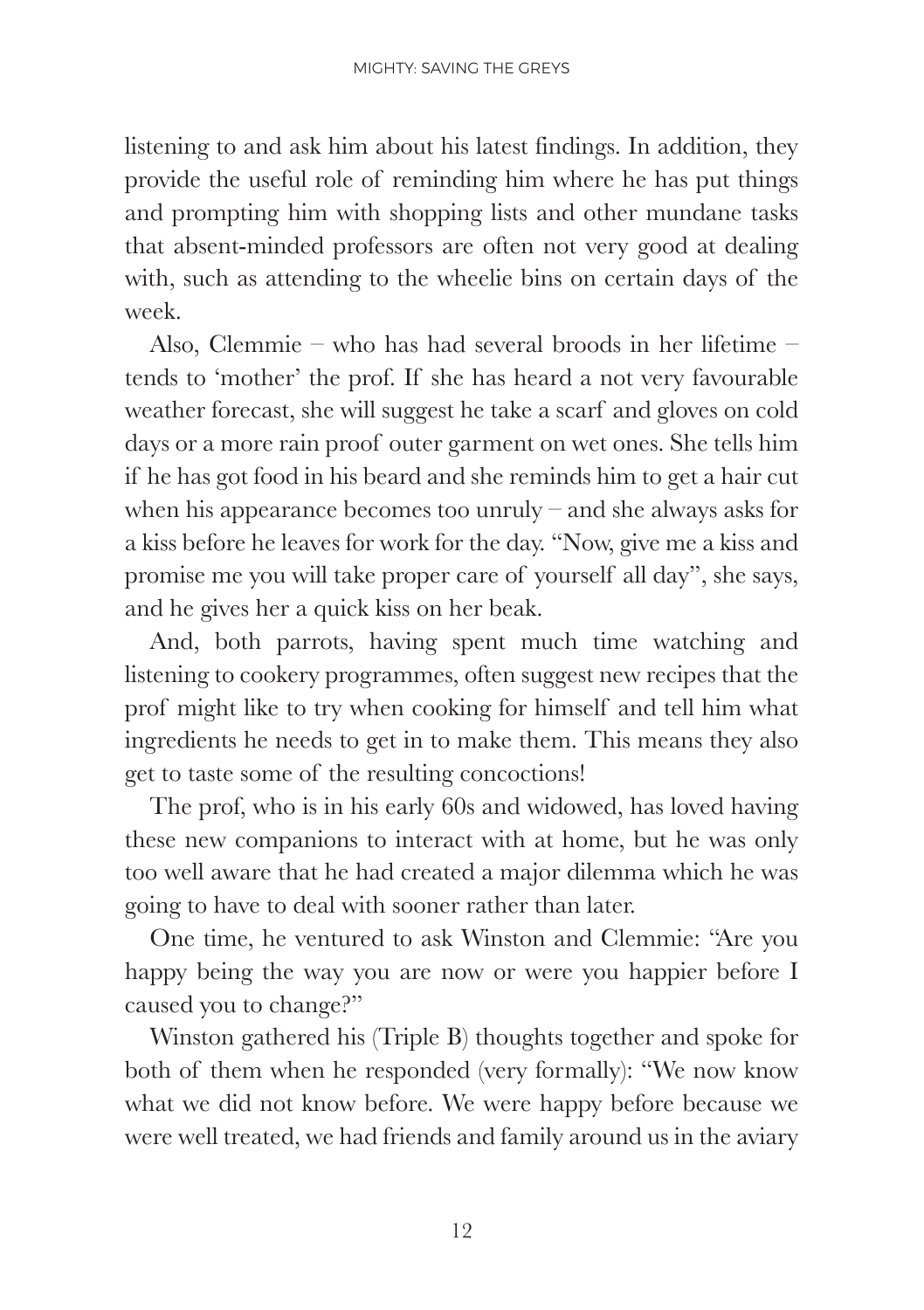at the zoo and that life was all we knew. But then it was as if a blanket was lifted from our brains and, since then, we have never stopped making the most fascinating discoveries. It has given us both a new lease of life and we would not have it any other way. We realise we would not fit in any longer back at the zoo and are well settled where we are.

"Every day we look forward to learning something new. We don't like many of the things we learn. Some of them give us much cause for concern, but we would rather know about them than not. We both love having a much greater understanding of what is going on around us. It is a wonderful thing that you have done for us and we wouldn't change it for anything".

Clemmie added: "We feel very special and very grateful and you have made us extremely comfortable in your home. It feels like we belong and we hope you will allow us to see out our days with you".

What Winston and Clemmie had to say brought tears to the prof 's eyes and he felt totally vindicated for what he had done. He said to them: "The way that you two are going, I think you might outlive me, but I can assure you that you will have special care for the rest of your lives. I will see to that. If I am here to give it, I will, but I will make provision for you".

The problem to be resolved by the prof was – where should he go from here with the discovery he had made? Was it a fluke? Dare he risk trying it out on younger parrots? And, if he did, and if it was successful, what would he do with such super intelligent birds?

Whilst trying to decide how to progress, he realised it would be a good idea to 'cover his back' by officially getting permission to try out the revolutionary new drug on parrots (albeit belatedly in the case of Winston and Clemmie). So, he wrote to the drug company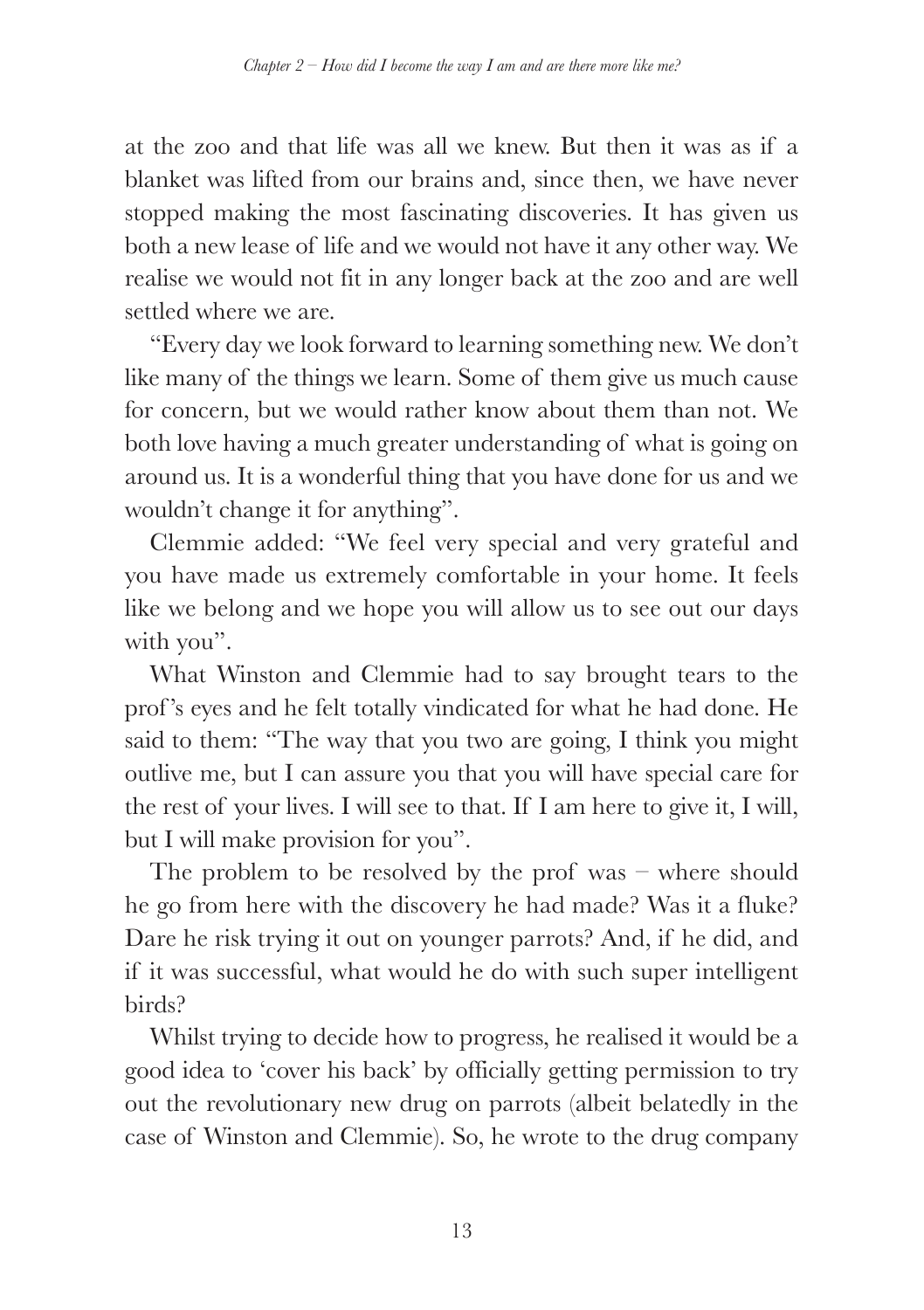explaining that he would like to carry out his own experiments, purely for his lab's research purposes, and asking for their permission to do this. He received a very prompt affirmative reply and a new supply with their compliments. The company were clearly keen to maintain a good relationship with him in case they wanted him to trial future drugs.

After much deliberation, the prof finally decided to try out the drug on a younger parrot – me! And I quickly found a world of knowledge opening up to me. Albeit, initially, I had the frustration of not being able to share the joy of my enhanced brain power with anyone other than the prof, who emphasised to me from the start that I was a secret experiment and my intellectual abilities were to be kept hidden and only ever displayed to people he confirmed it was safe to divulge them to. He warned me that I must not reveal myself to anyone without his say-so for fear of 'freaking them out' – or being declared a freak myself. I might become a target for people determined to put me down because of irrational fears and I would certainly become a target for thieves. My value, he said, was incalculable.

But, that aside, I had the joy of continually learning new things – either directly from the prof or by watching and listening to things on one of his devices. And I discovered something truly delightful – humour! The human sense of humour is one of the best things of all that I came to appreciate. What a wonderful thing it is! I often cannot follow comedians' jokes but I much appreciate self-deprecating humour and 'slap stick' comedy where humans make fools of themselves. And what I find amazing is that there never seems to be a shortage of people prepared to make fools of themselves! Being able to laugh at yourself and your own behaviour, I have discovered, is just as important as laughing at disconnected things.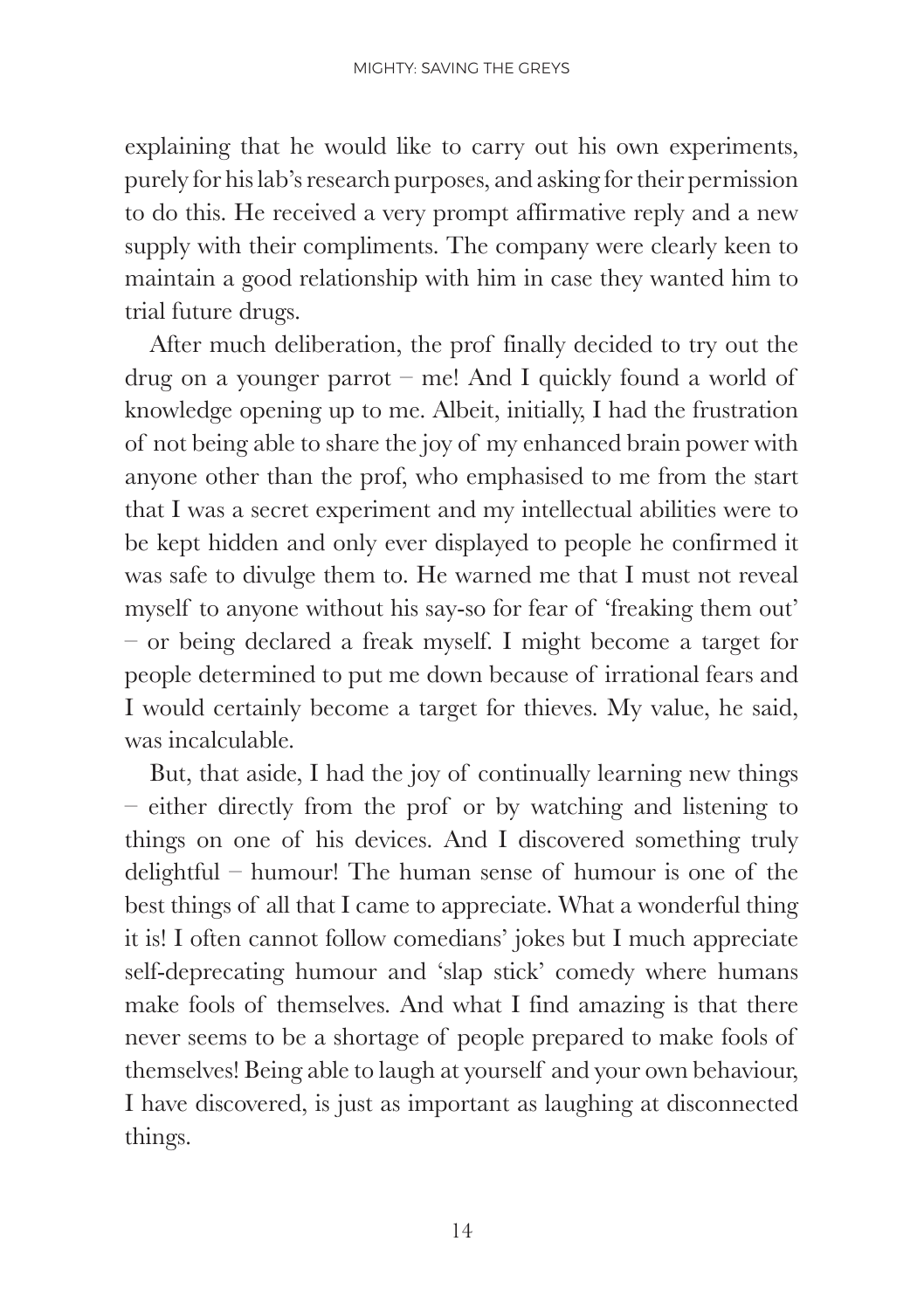I now find myself studying human behaviour as closely as the researchers have studied me in the past – and frequently struggling to make sense of it. For instance, I don't understand why humans, being as clever as they are, put on so many different items of clothing each day and why so many of these garments seem to have demanding clasps or buttons or zips. If their skin is not durable enough to withstand the climate and the weather and the conditions they need to endure, why don't they just design one-piece pull-on clothing to fit the bill? But they don't – and not only do they have all these different items, in a whole selection of colours and styles, but they don't seem to like the smell of themselves and they cover themselves in unnatural aromas. And many of the women – and more and more of the men – don't seem to be content with their faces or their hair either and engage in all sorts of vain practices to improve them. All very strange!

That said, when I shared this thought with Zoe after I got to know her well, she had an explanation for it. She pointed out: "When you birds fluff up your feathers, you capture air pockets in them, which keep you warm. You also look as cute as cute can be when you are all 'fluffed up' but humans have no natural equivalent to employ. Hence all the other measures we turn to in order to regulate our body heat with different thicknesses and amounts of clothing and also to 'make the most of ourselves' and attract partners".

Zoe did struggle a bit more, though, to explain the very unnatural and uncomfortable looking footwear that some women adopt. I really couldn't understand why any woman would willingly make the decision to walk about precariously with the back part of their feet hiked up onto spikes (especially on uneven pavements). How do they manage not to fall forwards on their faces?